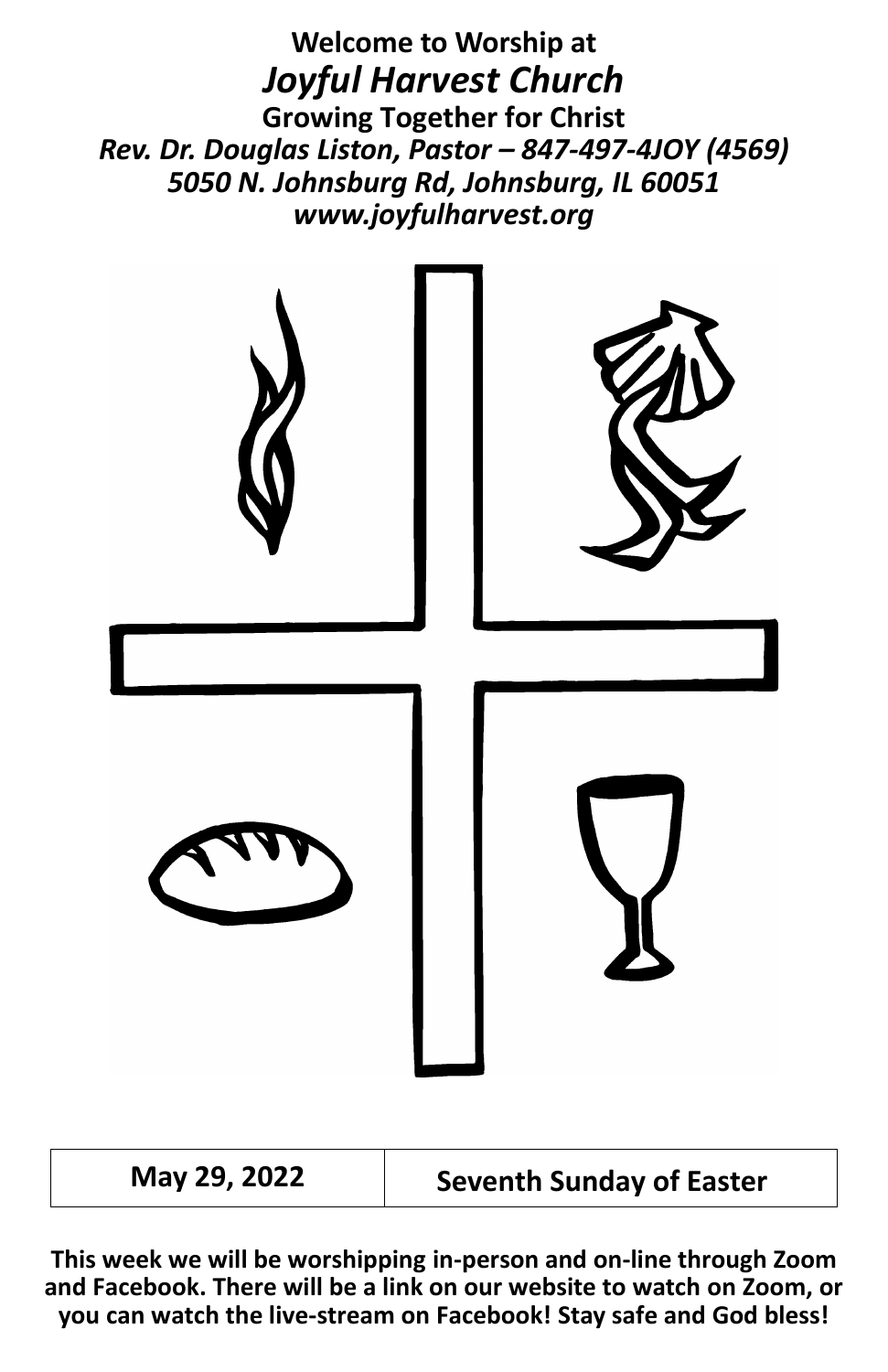## *Gathering* **Welcome/Greeting/Announcements**

## **Call to Worship**

We come to this place of prayer,

**for here we can bring our hopes and dreams, our hidden fears and the doubts we dare wear on our sleeves.**

We come to this place of grace,

**for here we learn compassion and joy, and discover how deeply we are loved.**

We come with these people called the church,

**to be blessed by the variety of gifts, to live as one for our God.**

## **Gathering Songs**

## **Thanksgiving for Baptism**

## **Prayer of the Day**

## *Word*

#### **FIRST READING: Acts 16:16-34 (NRSV)**

 $16$ One day, as we were going to the place of prayer, we met a slave-girl who had a spirit of divination and brought her owners a great deal of money by fortune-telling. <sup>17</sup>While she followed Paul and us, she would cry out, "These men are slaves of the Most High God, who proclaim to you a way of salvation." <sup>18</sup>She kept doing this for many days. But Paul, very much annoyed, turned and said to the spirit, "I order you in the name of Jesus Christ to come out of her." And it came out that very hour. <sup>19</sup>But when her owners saw that their hope of making money was gone, they seized Paul and Silas and dragged them into the marketplace before the authorities.  $20$ When they had brought them before the magistrates, they said, "These men are disturbing our city; they are Jews  $^{21}$ and are advocating customs that are not lawful for us as Romans to adopt or observe." <sup>22</sup>The crowd joined in attacking them, and the magistrates had them stripped of their clothing and ordered them to be beaten with rods. <sup>23</sup>After they had given them a severe flogging, they threw them into prison and ordered the jailer to keep them securely. <sup>24</sup>Following these instructions, he put them in the innermost cell and fastened their feet in the stocks. <sup>25</sup>About midnight Paul and Silas were praying and singing hymns to God, and the prisoners were listening to them. <sup>26</sup>Suddenly there was an earthquake, so violent that the foundations of the prison were shaken; and immediately all the doors were opened and everyone's chains were unfastened. <sup>27</sup>When the jailer woke up and saw the prison doors wide open, he drew his sword and was about to kill himself, since he supposed that the prisoners had escaped. <sup>28</sup>But Paul shouted in a loud voice, "Do not harm yourself, for we are all here." <sup>29</sup>The jailer called for lights, and rushing in, he fell down trembling before Paul and Silas. <sup>30</sup>Then he brought them outside and said, "Sirs, what must I do to be saved?" 31They answered, "Believe on the Lord Jesus, and you will be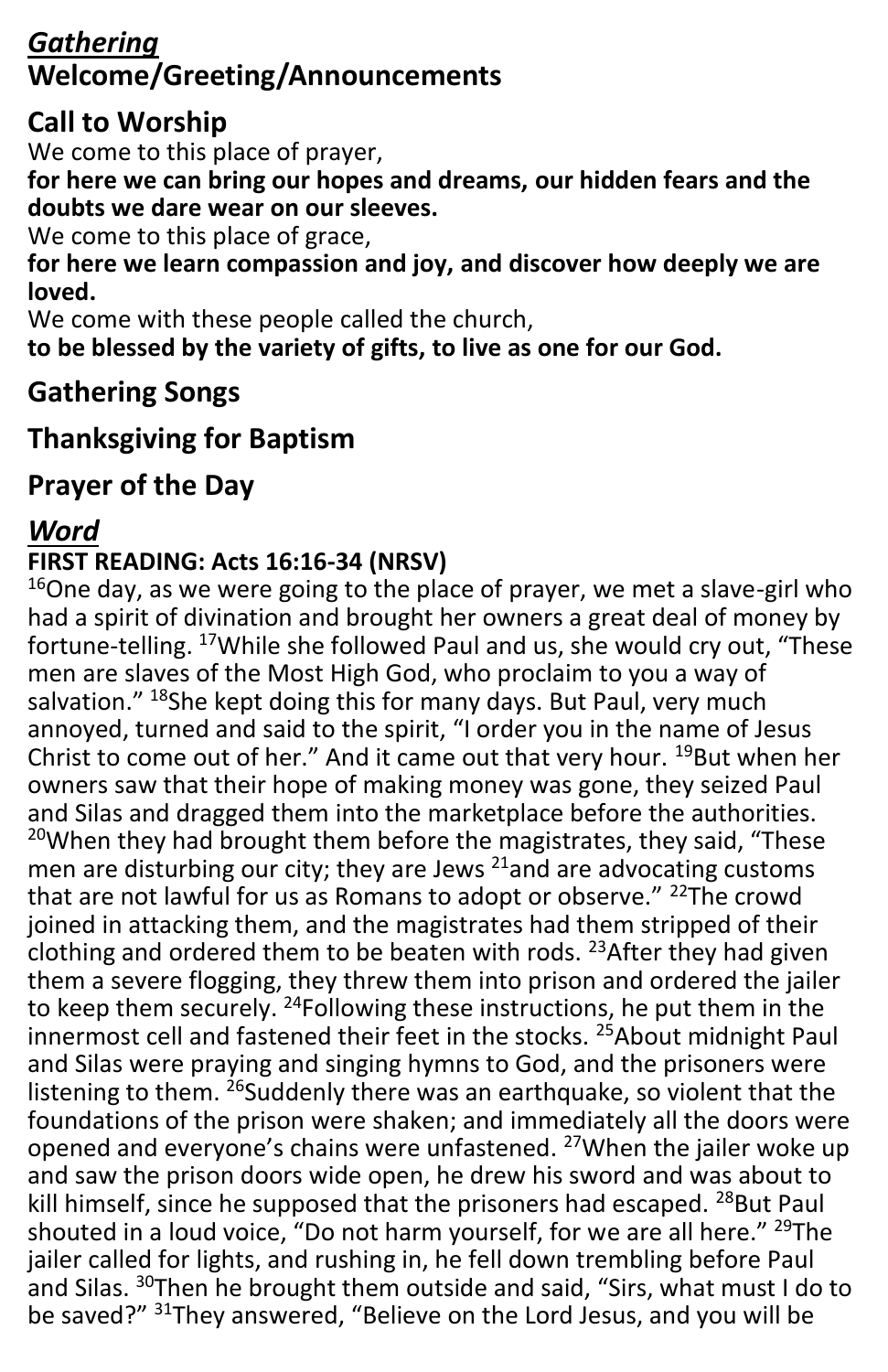saved, you and your household."  $32$ They spoke the word of the Lord to him and to all who were in his house. <sup>33</sup>At the same hour of the night he took them and washed their wounds; then he and his entire family were baptized without delay. <sup>34</sup>He brought them up into the house and set food before them; and he and his entire household rejoiced that he had become a believer in God.

## **Responsive Reading: Psalm 97 (NRSV)**

<sup>1</sup>The Lord is king! Let the earth rejoice; let the many coastlands be glad! **<sup>2</sup>Clouds and thick darkness are all around him; righteousness and justice are the foundation of his throne.**

<sup>3</sup>Fire goes before him, and consumes his adversaries on every side.

**<sup>4</sup>His lightnings light up the world; the earth sees and trembles.**

<sup>5</sup>The mountains melt like wax before the Lord, before the Lord of all the earth.

#### **<sup>6</sup>The heavens proclaim his righteousness; and all the peoples behold his glory.**

 $7$ All worshipers of images are put to shame, those who make their boast in worthless idols; all gods bow down before him.

#### **<sup>8</sup>Zion hears and is glad, and the towns of Judah rejoice, because of your judgments, O God.**

<sup>9</sup>For you, O Lord, are most high over all the earth; you are exalted far above all gods.

#### **<sup>10</sup>The Lord loves those who hate evil; he guards the lives of his faithful; he rescues them from the hand of the wicked.**

 $11$ Light dawns for the righteous, and joy for the upright in heart.

**<sup>12</sup>Rejoice in the Lord, O you righteous, and give thanks to his holy name!**

## **SECOND READING: Revelation 22:12-14, 16-17, 20-21 (NRSV)**

 $12^{\mu}$ See, I am coming soon; my reward is with me, to repay according to everyone's work. <sup>13</sup>l am the Alpha and the Omega, the first and the last, the beginning and the end." <sup>14</sup>Blessed are those who wash their robes, so that they will have the right to the tree of life and may enter the city by the gates. <sup>16"</sup>It is I, Jesus, who sent my angel to you with this testimony for the churches. I am the root and the descendant of David, the bright morning star." <sup>17</sup>The Spirit and the bride say, "Come." And let everyone who hears say, "Come." And let everyone who is thirsty come. Let anyone who wishes take the water of life as a gift.  $^{20}$ The one who testifies to these things says, "Surely I am coming soon." Amen. Come, Lord Jesus! <sup>21</sup>The grace of the Lord Jesus be with all the saints. Amen.

## **GOSPEL: John 17:20-26 (NRSV)**

<sup>20"</sup>I ask not only on behalf of these...

This is the gospel of the Lord! **Thanks be to God!**

# **Message**

# **Prayers of Intercession**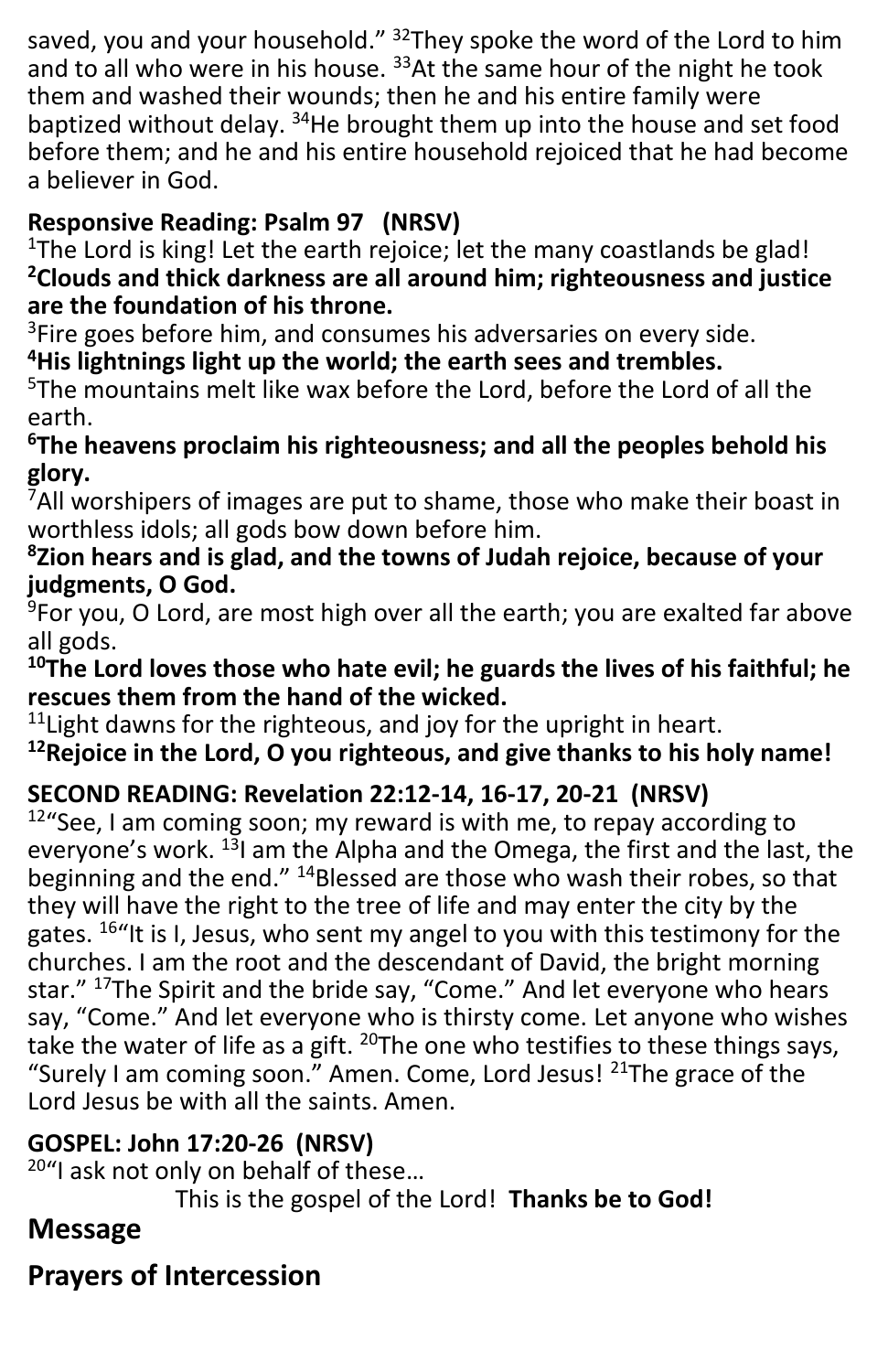## *Meal*

## **Offering/Offering Song**

*Friends, while our programs and in-person worship are temporarily modified, our responsibilities for our regular bills (mortgage, utilities, payroll, etc.) continue. Please send your gifts to the church office: 5050 N. Johnsburg Rd., Johnsburg, IL 60051 or you may give online at www.joyfulharvest.org.*

## **Call to Reconciliation**

Plastic cards, shiny cars, brick and glass homes - what idols we fashion with our hands, how much energy and time serving them occupies our hearts! Let us confess how we have misplaced our priorities and seek the One who asks us to be first in our lives.

**Enslaved to sin, we cannot see the lives we lead, God of Glory. Each day, and every day, there are those times when we ignore you and your dreams for us. Each week, and every week, we find the time to ridicule others, when we could have affirmed them. Each moment, and every moment, though we do not want to admit it, we seek our own way rather than skipping down your path of joy and obedience. We come now asking forgiveness for our foolish lives, Eternal Blessing. Deliver us and break the chains of sin and death which hold us captive. Open us to that grace you offer, and give us the gift of the Spirit so that we may live as people of the <br>Risen Lord, Jesus Christ,** *Silence is observed...* **Risen Lord, Jesus Christ.** 

In the beginning was God, and at the end will be God, and in every moment in between, there is God: creating, redeeming, and sustaining us.

**And through Christ, gracious love is poured into our empty souls; through the Spirit, peace becomes the gift we can share with those around us. Thanks be to God. Amen.**

## **Lord's Supper**

## **Words of Institution and Lord's Prayer**

**Our Father who art in Heaven, hallowed be thy name, thy Kingdom come, thy will be done, on earth as it is in heaven. Give us this day our daily bread; and forgive us our trespasses, as we forgive those who trespass against us; and lead us not into temptation but deliver us from evil. For thine is the kingdom and the power and the glory, forever and ever. Amen**

## **Communion Song**

## *Sending*

**Sending Song**

## **Sending and Benediction**

We leave this place of prayer,

**to join God in listening to the hopes and dreams, the hidden fears and the doubts of our neighbors.**

We leave this place of grace,

**to share the compassion and joy of Jesus with others, so they will discover**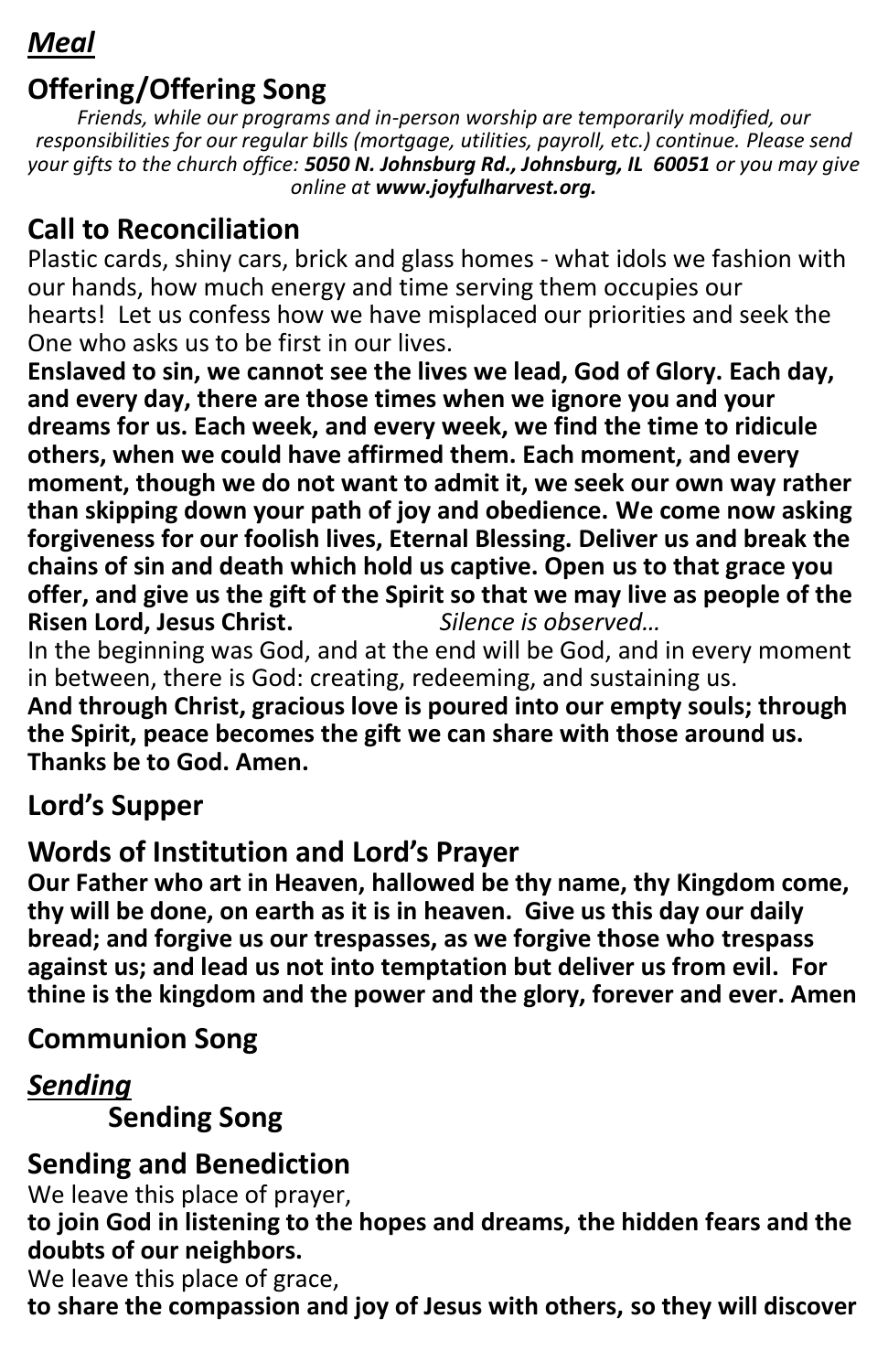#### **how deeply they are loved.**

We leave to be with the people of our world. **so the Spirit might bless us with their rich gifts, so we may discover our oneness in God.**

#### **Commissioning**

At Joyful Harvest Church, **our mission is growing together for Christ.** As disciples of Jesus Christ, we value: **Family Worship, Relying on Prayer, Unity in Christ, Instruction in the Word, Telling Others, and Service to God's Community.**

Let us go in peace to love and serve the Lord! **Thanks be to God!**

**Order of service may change to accommodate the Holy Spirit…**

**Songs are reproduced, projected, and streamed with permission under CCLI #1029838. Portions of the liturgy are Copyright © Thom M. Shuman 2019 Portions of the liturgy are copyright © Augsburg Fortress 2022 Portions of the liturgy are copyright © Joyful Harvest Church, ELCA 2022**

#### **Announcements**

**Cross Keys Village Stampers:** Cut used postage stamps from the mail you receive at home, bring it to the church and we'll make sure the Cross Keys folks receive them!

**Men's Group:** We are currently meeting **in-person and online Saturday mornings @ 7 a.m.** to learn more about God's call on our lives. All men are invited to attend.

**Live-Streaming and In-Person Monday Evening Bible Study!** We've finished our Bible Study for now, but will be starting up again in September! Keep watching for more information!

**Donate for Tijuana Mission Project!** - Toys and school supplies! When our volunteers go to Tijuana this year, they would like to take some items that the kids can use. *If you should see a backpack on sale for the kids, we can fill it with school supplies. Soccer balls or footballs can be deflated and taken. Jump ropes, small toys, t-shirts for kids would be good, too.* There is a box in the narthex for donations. *Thanks so much for your generosity.* **See Ray Pratscher or Theresa Ancona for info.**

**St. Jude Children's Ranch: We are collecting greeting cards!** Please bring in the whole card Juanita will separate the front from the back. Save your used holiday and all-occasion cards, bring them to the church, and we'll ship them off to St. Jude's!

**Donate to help the ministries of Joyful Harvest!** Scan the QR code on the left with your mobile device. You'll go straight to our online giving page to set up a one-time or recurring gift through your debit/credit card processed through PayPal. Your generous gift will support our many outreach ministries.*Thank you for making so much possible!*

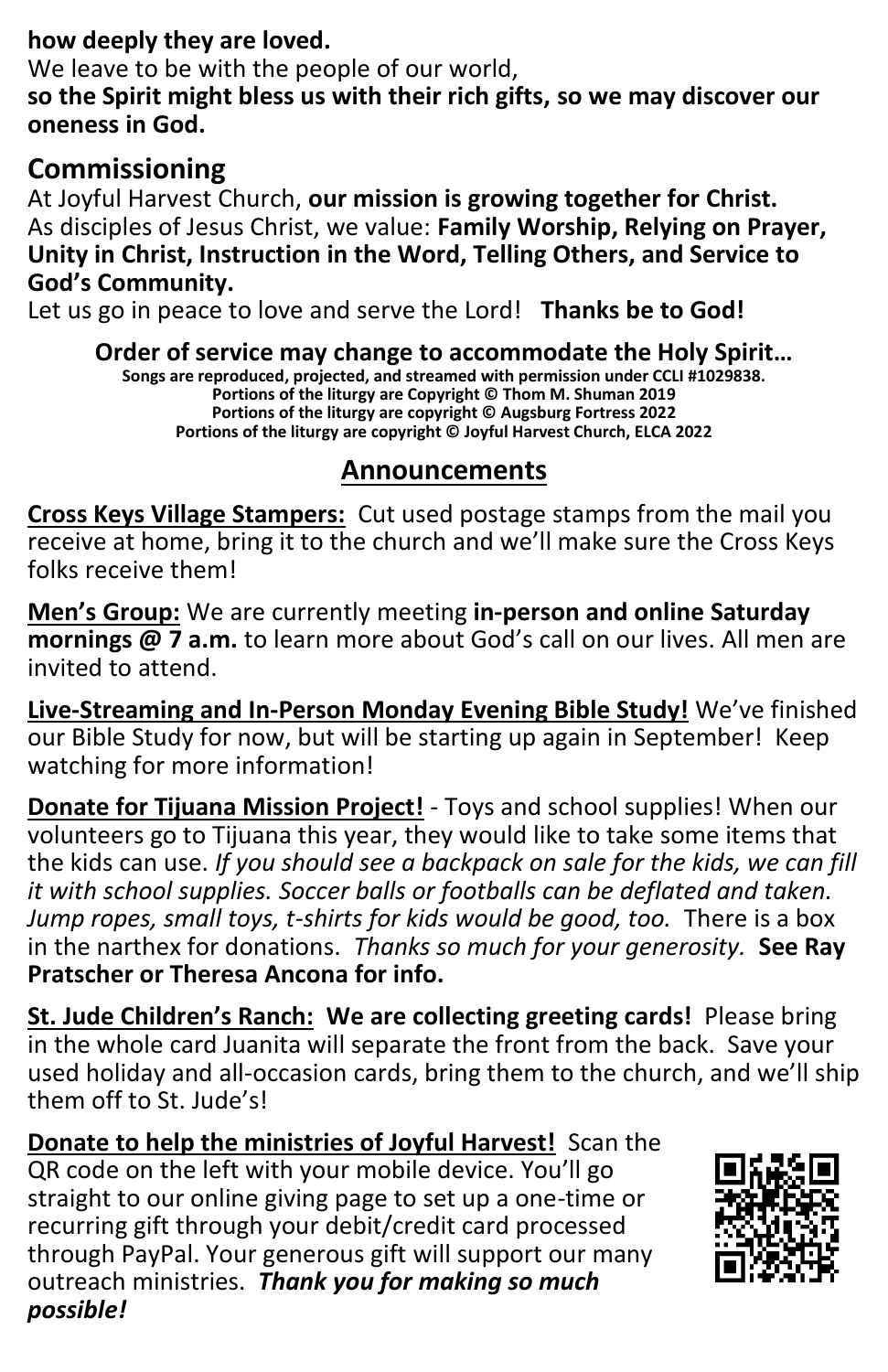## **Remember – For your online shopping, visit Joyfulharvest.org and click on Saving with Susan! It helps support our ministries at Joyful Harvest!**

**Tijuana Mission Trip!:** Going on the mission trip in November to help the homeless in Tijuana? Thinking about going on the Mission Trip? Thinking about thinking about it? Just want some more information? Just thinking about iust wanting some more information? Ask Ray Pratscher or Theresa Ancona and get all your questions answered!

#### **Weekly Calendar**

| Sun. May 29 Sunday Worship In-Person & Live-Streaming                   | 9:00 a.m.      |
|-------------------------------------------------------------------------|----------------|
| Mon. May 30 Memorial Day Worship                                        | 9:00 a.m.      |
| Mon. May 30 Bible Study is on hiatus until September. Enjoy the summer! |                |
| Tue. May 30 Breakfast Club - Granny's in Johnsburg                      | 8:00 a.m.      |
| Tue. May 31 Food Pantry Service Opportunity                             | 4:00-6:30 p.m. |
| Thur. Jun 02 Food Pantry Service Opportunity                            | 4:00-6:30 p.m. |
| Sat. Jun 04 Men's Group In-Person & Live Streaming                      | 7:00 a.m.      |
| Sun. Jun 05 Sunday Worship In-Person & Live-Streaming                   | 9:00 a.m.      |
|                                                                         |                |



**Memorial Day Remembrance Service:** On **Monday, May 30th** we will have a service for **Memorial Day** @ **9:00 a.m.** to remember those who have given their all so that we might enjoy the blessings of freedom. Bring a friend and remember the sacrifices made by others for you.

# *Next Feed My Starving Children Outing: Saturday, July 9 11:30 a.m. Mark your calendars and sign up TODAY!*

# **IN THIS CHURCH** WE LOVE

**\*without any fine print!**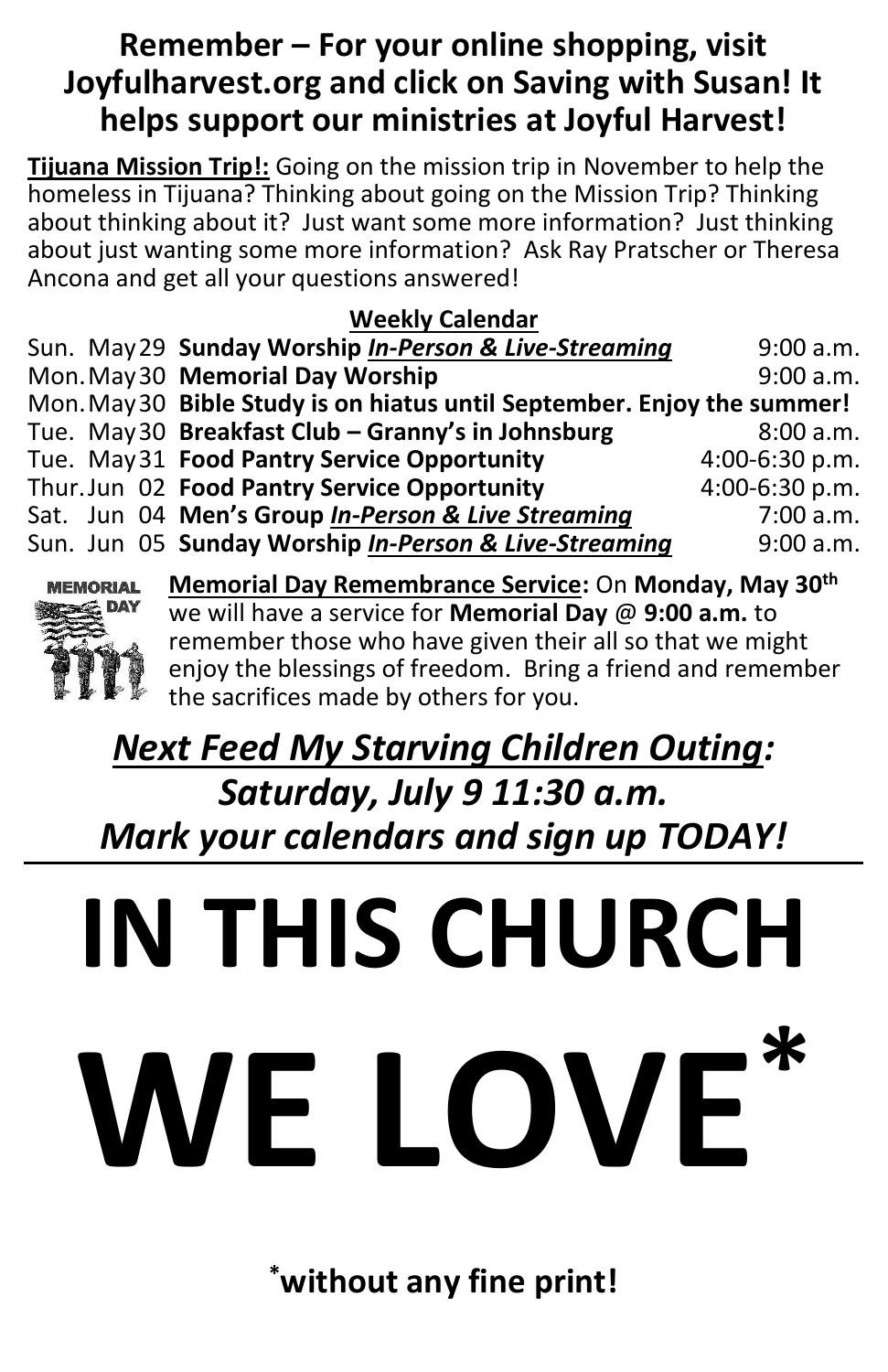# **May 29, 2022 SEVENTH SUNDAY OF EASTER**

# *Jesus prays for us and for the world.*

#### **DAILY BIBLE READINGS**

These passages are related to the Lectionary texts for this Sunday.

| <b>Sunday</b> | John 17:20-26         | Jesus prays for his disciples         |
|---------------|-----------------------|---------------------------------------|
| Monday        | Acts 16:16-34         | Paul and Silas in prison              |
| Tuesday       | Revelation 22:12-21   | Christ is coming soon                 |
| Wednesday     | Exodus 33:12-23       | <b>Moses' intercession</b>            |
| Thursday      | 2 Corinthians 5:16-21 | The ministry of reconciliation        |
| Friday        | Luke 11:1-4           | The Lord's Prayer                     |
| Saturday      | Psalm 97              | The Lord brings justice               |
| <b>Sunday</b> | John 14:8-17, 25-27   | <b>Jesus promises the Holy Spirit</b> |

taking

faith home

#### **SCRIPTURE VERSE FOR THIS WEEK**

"I ask not only on behalf of these, but also on behalf of those who will believe in me through their word, that they may all be one. As you, Father, are in me and I am in you, may they also be in us, so that the world may believe that you have sent me." **John 17:20-21 (NRSV)**

#### **PRAYERS AND BLESSING**

#### **A Prayer for the Week:**

Lord Jesus, you have come into our world and our lives to love us with the love of the Father. Heal our divisions and unite our witness to you in the world. Amen.

#### **Mealtime Prayer:**

Come, Lord Jesus, be our guest, and let these gifts to us be blessed. And may there be a goodly share on every table everywhere. Amen. (Traditional German table prayer)

#### **A Blessing to Give:**

May the grace of the Lord Jesus be with you and all the saints. (Revelation 22:21)

© 2019 Milestones Ministry, LLC. All rights reserved. In addition to *Taking Faith Home*, celebrate milestones in your daily life as an effective faith formation tool. Go to: **www.milestonesministry.org**